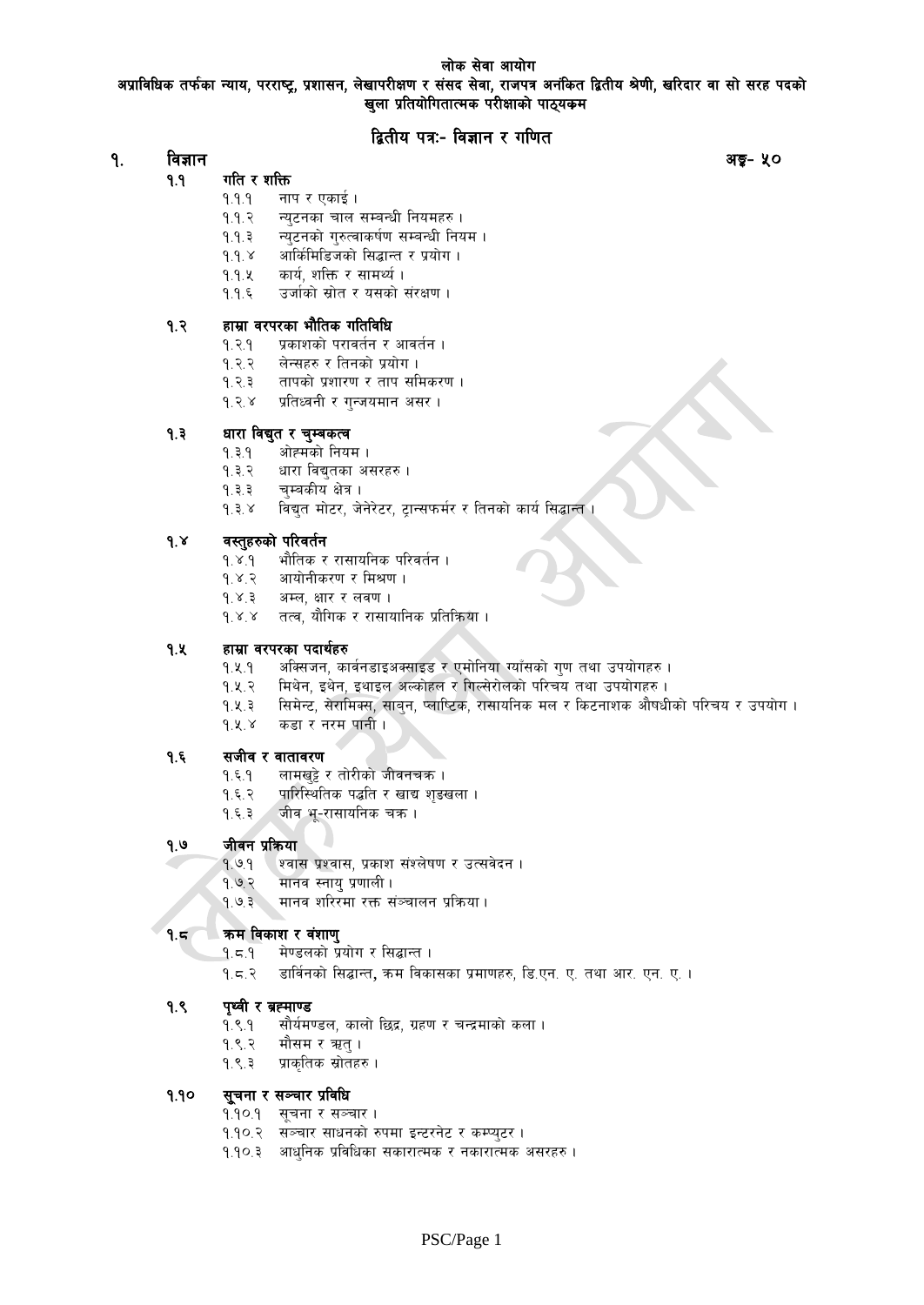#### गणित  $\mathcal{R}$ .

अङ्ग- ५०

 $9.9$ **गणितका आधारभूत क्रियाहरू तथा ऐकिक नियम** (बढीमा ३ वटा राशीहरु भएको साधारण समस्याहरु) ।

#### प्रतिशत २.२

- भिन्नलाई दशमलव र प्रतिशत, दशमलवलाई भिन्न र प्रतिशत तथा प्रतिशतलाई भिन्न र दशमलवमा रुपान्तरण सम्बन्धी समस्याहरु ।
- प्रतिशत सम्बन्धी साधारण शाब्दिक समस्याहरु, परिवारीक बजेट समेत ।

#### नाफा, नोक्सान र छूट २.३

- वास्तविक नाफा वा वास्तविक नोक्सान, नाफा प्रतिशत वा नोक्सान प्रतिशत वा छट सम्बन्धी कुनै एक भएको साधारण समस्याहरु।
- $5.8$ **कमिसन तथा कर** (कमिसन, कर र लाभाँश सम्बन्धी समस्याहरु) ।

#### २.५ साधारण ब्याज र चक्रीय ब्याज

साधारण ब्याज र चक्रीय ब्याज सम्बन्धी साधारण समस्याहरु, ब्याजदर, समय पूर्ण संख्या हुने तथा समय बढीमा २ वर्षमात्र ।

#### जनसङ्ख्या वृद्धि र मिश्रहास २.६

जनसङ्ख्या वृद्धि र मिश्रह्लास सम्बन्धी साधारण समस्याहरु, समय बढीमा २ वर्ष अघि वा पछि र दर पूर्ण संख्या भएको ।

#### २.७ घरायसी अङ्कगणित

बिजुली र पानीको मिटर जाँच, बिजुली, पानी र टेलिफोनको महसुल तथा मुद्रा विनिमय सम्बन्धी कनै एक भएको दैनिक जीवनका घरायसी साधारण समस्याहरु।

#### परिमिति, क्षेत्रफल र आयतन २.८

- दिइएको नापका आधारमा त्रिभुजकार वा वताकार वा आयतकार (वर्गाकार समेत) क्षेत्रको परिमिति र क्षेत्रफल निकाल्ने साधारण समस्याहरु ।
- दिइएको नापका आधारमा वेलनाकार वा गोलााकार क्षेत्रको क्षेत्रफल र आयतन तथा घनाकार क्षेत्रको आयतन निकाल्ने साधारण समस्याहरु ।

#### तथ्याङकशास्त्र २.९

- दिइएको स्तम्भचित्र वा रेखा चित्र वा वत्तचित्रको अध्ययन गरी प्रश्नहरुको समाधान निकाल्ने ।
- वैयक्तिक श्रेणी वा खण्डित श्रेणीको आँकडाबाट औसत (अकंगणितीय मध्यक वा मध्यिका वा रित वा गुणात्मक मध्यक वा हरात्मक मध्यक) गणना सम्बन्धी समस्याहरु ।

#### समाप्त

**द्वितीयपत्र विज्ञान र गणित विषय**का पाठ्यक्रमका एकाईहरुबाट सोधिने प्रश्नहरुको संख्या निम्नानुसार हुनेछ ।

| द्वितीयपत्र | ावज्ञान   |            |          |                                |         |     | गाणत    |          |                   |           |     |                           |      |        |         |                |           |          |         |
|-------------|-----------|------------|----------|--------------------------------|---------|-----|---------|----------|-------------------|-----------|-----|---------------------------|------|--------|---------|----------------|-----------|----------|---------|
| अङ्गार      | ¥о        |            |          |                                |         | ५०  |         |          |                   |           |     |                           |      |        |         |                |           |          |         |
| एकाइ        | ۹q<br>ե է | ດ ລ<br>. . | Ξ<br>. . | $\checkmark$<br>$\Omega$<br>-6 | a u<br> | ۹.६ | وا<br>۰ | q<br>(.ব | ಂ<br><b>Q</b><br> | १.१०      | २.१ | $\blacksquare$<br>∍<br>۰. | ∢. व | כ<br>∼ | つり<br>w | c<br>∍<br>۱. ٦ | ২ ७<br>₩. | כ<br>८.८ | ∽<br>v. |
| प्रश्नसख्या |           |            |          |                                |         | ٠   |         |          | -                 | $\bullet$ |     |                           |      |        |         | -              |           |          |         |
| जम्माप्रश्न | २५        |            |          |                                | २५      |     |         |          |                   |           |     |                           |      |        |         |                |           |          |         |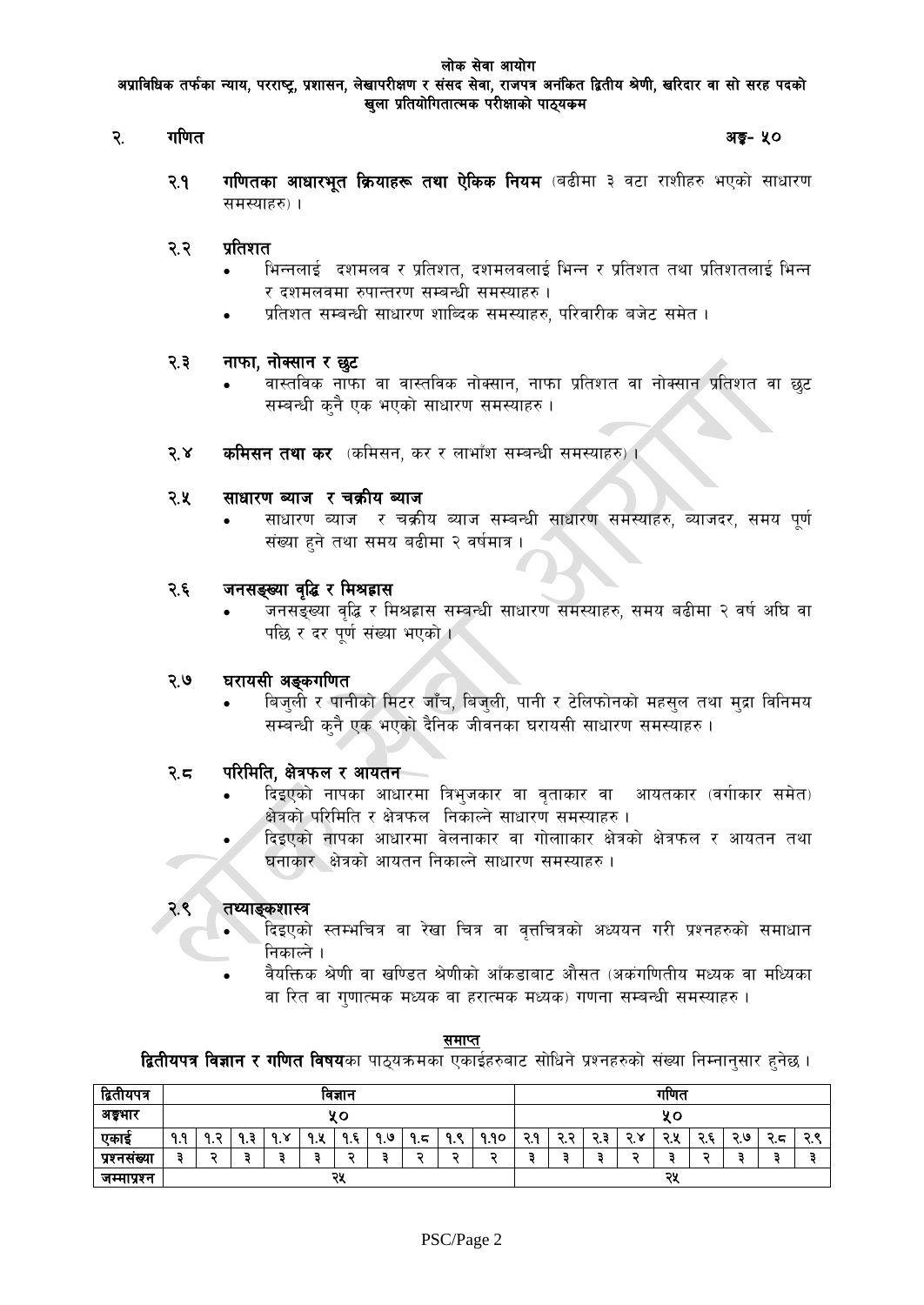#### लोक सेवा आयोग अप्राविधिक तर्फका न्याय, परराष्ट्र, प्रशासन, लेखापरीक्षण र संसद सेवा, राजपत्र अनंकित द्वितीय श्रेणी, खरिदार वा सो सरह पदको खुला प्रतियोगितात्मक परीक्षाको पाठ्यकम

# (In English)

# **PAPER II: - Science & Mathematics**

# **1. Science 50 Marks**

# **1.1 Motion and Energy**

- 1.1.1 Measurement and unit.
- 1.1.2 Newton's laws of motion.
- 1.1.3 Newton's universal law of gravitation.
- 1.1.4 Archimedes' principle and its application.
- 1.1.5 Work, energy and power.
- 1.1.6 Sources of energy and it's conservation.

### **1.2 Physical activities around us**

- 1.2.1 Reflection and Refraction of light.
- 1.2.2 Lenses and their use.
- 1.2.3 Transmission of heat and heat equation.
- 1.2.4 Effects of echo and reverberation.

### **1.3 Current electricity and magnetism**

- 1.3.1 Ohm's law.
- 1.3.2 Effects of current electricity.
- 1.3.3 Magnetic field.
- 1.3.4 Principle of electric motor, generator and transformer.

### **1.4 Change in matter**

- 1.4.1 Physical and chemical change.
- 1.4.2 Ionisation and mixture.
- 1.4.3 Acid, base and salt.
- 1.4.4 Element, compound and chemical reaction.

# **1.5 Materials around Us**

- 1.5.1 Properties and uses of oxygen, carbon dioxide and ammonia.
- 1.5.2 Introduction and uses of methane, ethane, ethyl alcohol and glycerol.
- 1.5.3 Introduction and uses of cement, ceramics, soap, plastics, chemical fertilizers and insecticides.
- 1.5.4 Hard and soft water.

### **1.6 Living beings and Environment**

- 1.6.1 Life cycle of mosquito and mustard.
- 1.6.2 Ecosystem and food chain.
- 1.6.3 Bio-geochemical cycle.

### **1.7 Life Processes**

- 1.7.1 Respiration, photosynthesis & transpiration.
- 1.7.2 Human nervous system.
- 1.7.3 Blood circulation in human beings.

### **1.8 Organic evolution and heredity**

- 1.8.1 Mendel's experiment and law.
- 1.8.2 Darwinism, evidences of organic evolution, D.N.A. and R.N.A.

### **1.9 Earth and the Universe**

- 1.9.1 Solar System, black hole, eclipse and phases of moon.
- 1.9.2 Weather and seasons.
- 1.9.3 Natural resources.

### **1.10 Information and communication technology**

- 1.10.1 Information and communication.
- 1.10.2 Internet and computer as a means of communication.
- 1.10.3 Positive and negative effects of modern technology.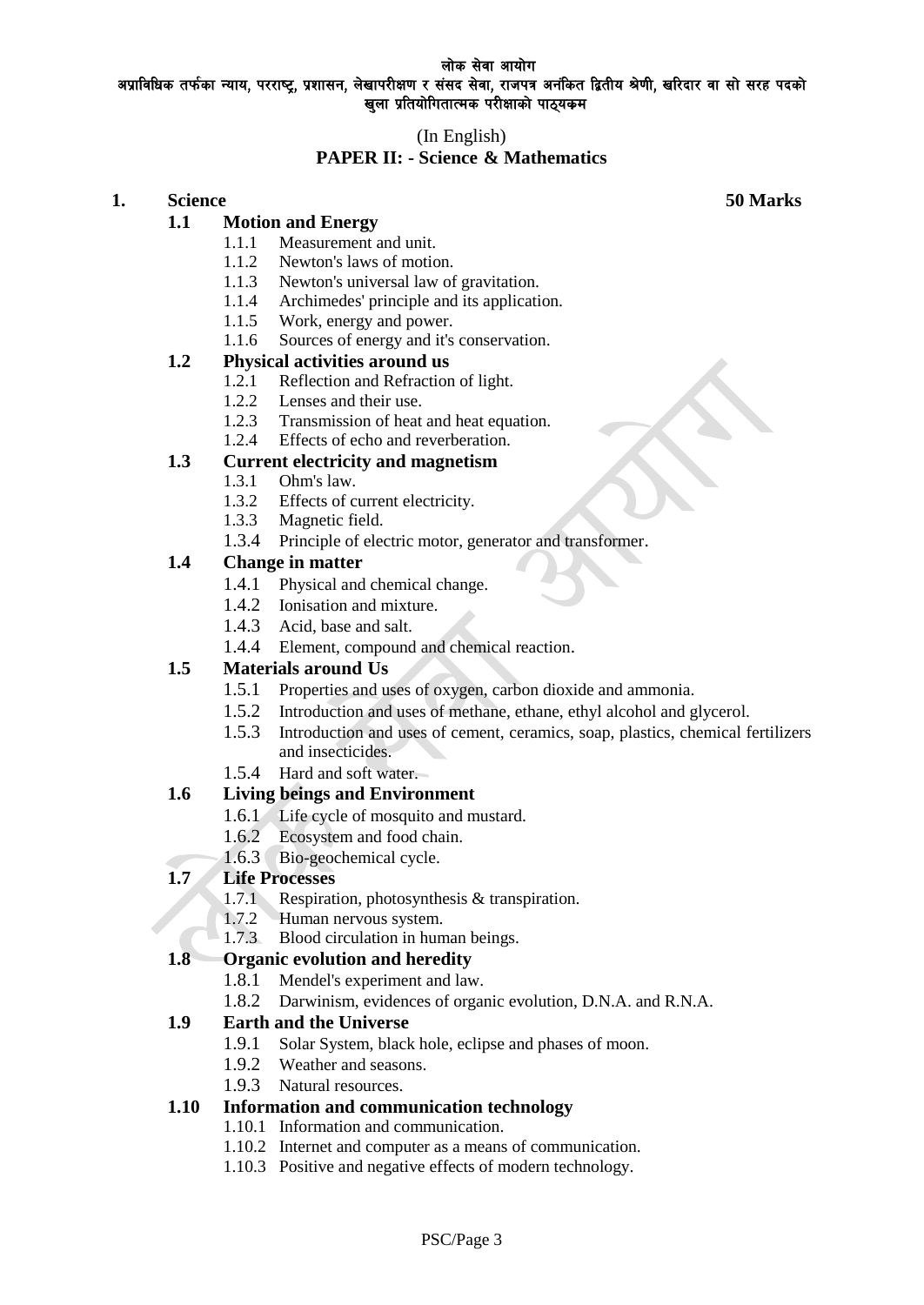### **2. Mathematics 50 Marks**

**2.1 Fundamental Rules in Mathematics and Unitary Method** (Simple problems upto three variables).

### **2.2 Percentage**

- Problems related to change in fraction as decimal or percentage or vice versa.
- Simple verbal problems on percentage, including family budgets.

### **2.3 Profit, Loss and Discount**

 Simple problems related to actual profit or actual loss, percentage profit or percentage loss or discount (any one).

### **2.4 Commission and Taxation**

Simple problems on commission, taxation and bonus.

### **2.5 Simple Interest and Compound Interest**

 Simple problems on simple interest and compound interest, rate and time in whole number and time upto 2 years.

### **2.6 Population Growth and Compound Depreciation**

 Simple problems on compound depreciation or population growth, time 2 years before or after and rate is whole number.

### **2.7 Household/Home Arithmetic**

 Simple problems on daily household activities as meter readings of electricity and water, electricity, water and telephone bills and money exchange (any one).

### **2.8 Perimeter, Area and Volume**

- Simple problems to calculate the perimeter and area of triangular or circular or rectangular field, including square, using given measurements.
- Simple problems to calculate the area and volume of cylindrical or spherical field and volume of cube using given measurements.

### **2.9 Statistics**

- To find solution of the problems using information given by pie- chart or line graph or bar diagram.
- Simple problems related to calculate the average (arithmetic mean or median or mode or geometric mean or harmonic mean) of individual and discrete series by given data)

----The End----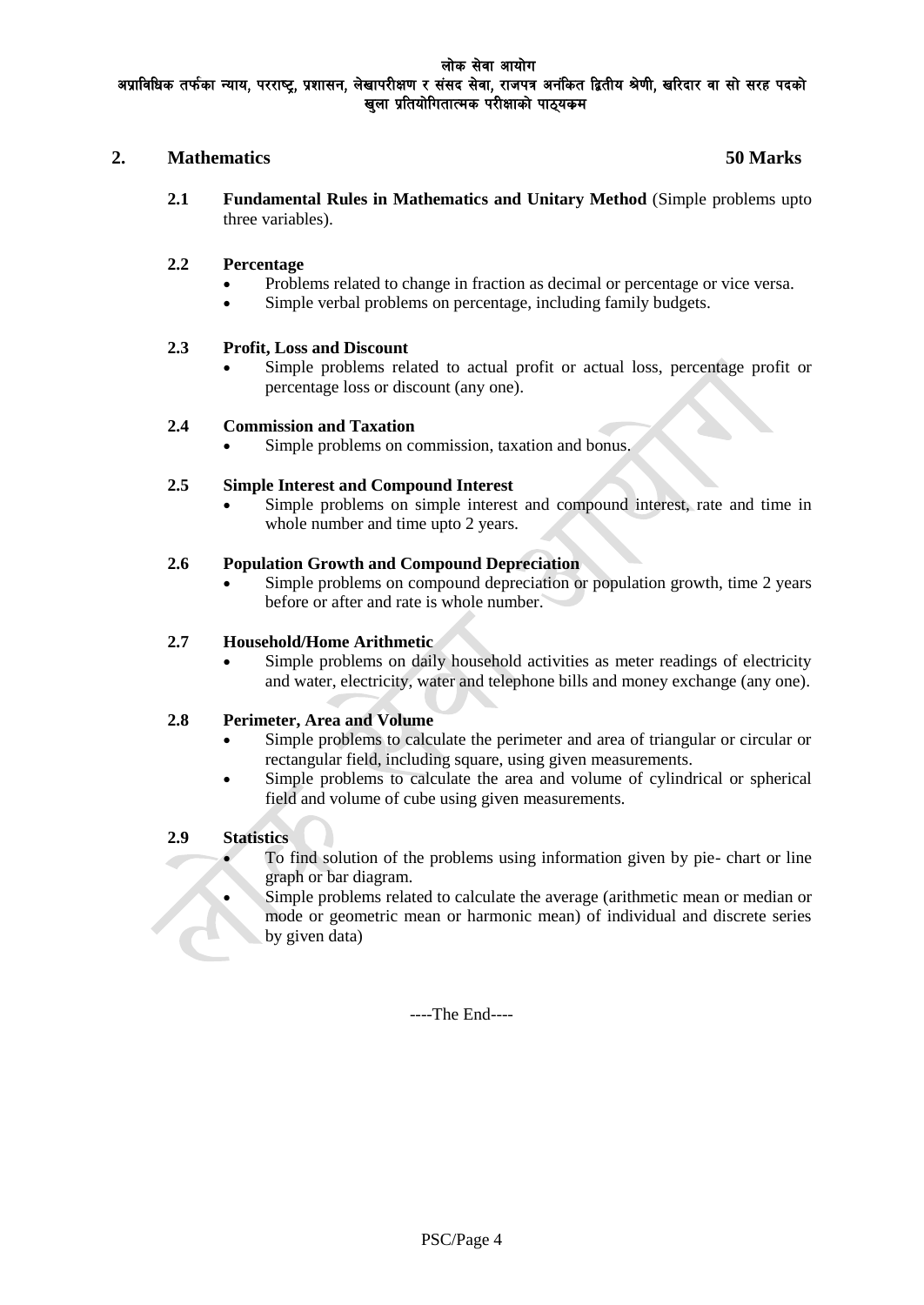लोक सेवा आयोग

# अप्राविधिक तर्फका न्याय, परराष्ट्र, प्रशासन, लेखापरीक्षण र संसद सेवा, राजपत्र अनंकित द्वितीय श्रेणी, खरिदार वा सो सरह पदको खुला प्रतियोगितात्मक परीक्षाको पाठ्**यकम**

| विज्ञानका नमुना प्रश्नहरु (Sample Questions of Science) |                                                                                                                                                                                                                                                                                                                                                                                                                                                                                                                                                                                                                                                                                                                                              |                                                                  |                                                                      |           |  |  |
|---------------------------------------------------------|----------------------------------------------------------------------------------------------------------------------------------------------------------------------------------------------------------------------------------------------------------------------------------------------------------------------------------------------------------------------------------------------------------------------------------------------------------------------------------------------------------------------------------------------------------------------------------------------------------------------------------------------------------------------------------------------------------------------------------------------|------------------------------------------------------------------|----------------------------------------------------------------------|-----------|--|--|
| 1.                                                      | कुनै दुई वस्तुहरु बीचको दूरीलाई दुईगुणा गर्दा तिनीहरु बीचको गुरुत्वाकर्षण बलमा के असर पर्छ ?<br>A) दूईगुणा बढ्छ।<br>C) एक चौथाई हुन्छ ।<br>What happens to gravitational force if the distance between two bodies is doubled?<br>A) Increases twice.<br>C) Becomes one fourth.                                                                                                                                                                                                                                                                                                                                                                                                                                                               | B) आधा हुन्छ ।<br>D) No effects                                  | D) कुनै फरक पर्दैन ।<br>B) Becomes half.                             |           |  |  |
| 2.                                                      | सामान्य जुत्ताको कुर्कुच्चाले भन्दा हिल जुत्ताको कुर्कुच्चाले टेक्दा जमिनमा बढी गाडिन्छ किन ?<br>A) हिल जुत्ताको कुर्क्च्चामा बढी बल लाग्ने हुनाले ।<br>B) हिल जुत्ताको कुर्कुच्चाको क्षेत्रफल कम हुने हुनाले ।<br>C) जमिनले हिल जुत्तामा लगाउने उर्ध्वचाप बढी हुने हुनाले ।<br>D) बलले दिने चाप बल लाग्ने क्षेत्रफलसंग अनुक्रमानुपाती हुने हुनाले ।<br>Why do heel shoes press more in land than the ordinary shoes?<br>A) Because of heel shoes experience more force than ordinary shoes.<br>B) Because of area of heel shoes is smaller than ordinary shoes.<br>C) Because of up-thrust to the heel shoes by the land more than ordinary shoes.<br>D) Because of pressure given by the force is directly proportional to the given area. |                                                                  |                                                                      |           |  |  |
| 3.                                                      | कुनै कन्भेक्स लेन्सको केन्द्रिकरण दूरी 50 cm छ भने उक्त लेन्सको सामर्थ्य कति होला ?<br>What will be the power of a convex lens having a focal length is 50 cm?<br>$A)$ 2 D<br>B) 5 D                                                                                                                                                                                                                                                                                                                                                                                                                                                                                                                                                         |                                                                  | $C)$ 0.5 D                                                           | D) 0.02 D |  |  |
| 4.                                                      | मोटर इफेक्ट भनेको के हो ?<br>A) विद्युत शक्तिलाई मेकानिकल शक्तिमा बदल्ने असर ।<br>B) मेकानिकल शक्तिलाई विद्युत शक्तिमा बदल्ने असर।<br>C) ईलेक्ट्रिकल शक्तिलाई रासायनिक शक्तिमा बदल्ने असर।<br>D) ईलेक्ट्रिकल शक्तिलाई ताप शक्तिमा बदल्ने असर।<br>What is a motor effect?<br>A) Effect of changing electrical energy into mechanical energy.<br>B) Effect of changing mechanical energy into electrical energy.<br>C) Effect of changing electrical energy into chemical energy.<br>D) Effect of changing electrical energy into heat energy.                                                                                                                                                                                                 |                                                                  |                                                                      |           |  |  |
| 5.                                                      | $1000$ वाटको इलेक्ट्रिक हिटर $220$ भोल्टको लाईनमा जडान गरिएको छ भने उक्त परिपथमा कति<br>क्षमताको फ्यूज राख्नु पर्ला ?<br>If an electric heater of 1000 Watt is connected to 220 Volt line, which capacity of fuse<br>is to be used in the circuit?                                                                                                                                                                                                                                                                                                                                                                                                                                                                                           |                                                                  |                                                                      |           |  |  |
|                                                         | $A)$ 3 $A$<br>B) 4.5 A                                                                                                                                                                                                                                                                                                                                                                                                                                                                                                                                                                                                                                                                                                                       |                                                                  | C) 5 A                                                               | $D)$ 10 A |  |  |
| 6.                                                      | PH स्केलमा कडा अम्लको मान कति हुन्छ ?<br>What will be the value of strong acid in PH scale?<br>A) 1 देखि 3 सम्म (From 1 to 3)<br>C) 8 देखि 12 सम्म (From 8 to 12)                                                                                                                                                                                                                                                                                                                                                                                                                                                                                                                                                                            |                                                                  | B) 3 देखि 6 सम्म (From 3 to 6)<br>D) 12 देखि 14 सम्म (From 12 to 14) |           |  |  |
| 7.                                                      | यूरियाको अणु सुत्र तलका मध्ये कुन हो ?<br>Which of the following is molecular formula of urea?<br>A) $NH_3$ –CO –NH <sub>3</sub><br>C) $NH_2$ –CO –NH <sub>3</sub>                                                                                                                                                                                                                                                                                                                                                                                                                                                                                                                                                                           | B) $NH_4$ –CO –NH <sub>2</sub><br>D) $NH_2$ -CO -NH <sub>2</sub> |                                                                      |           |  |  |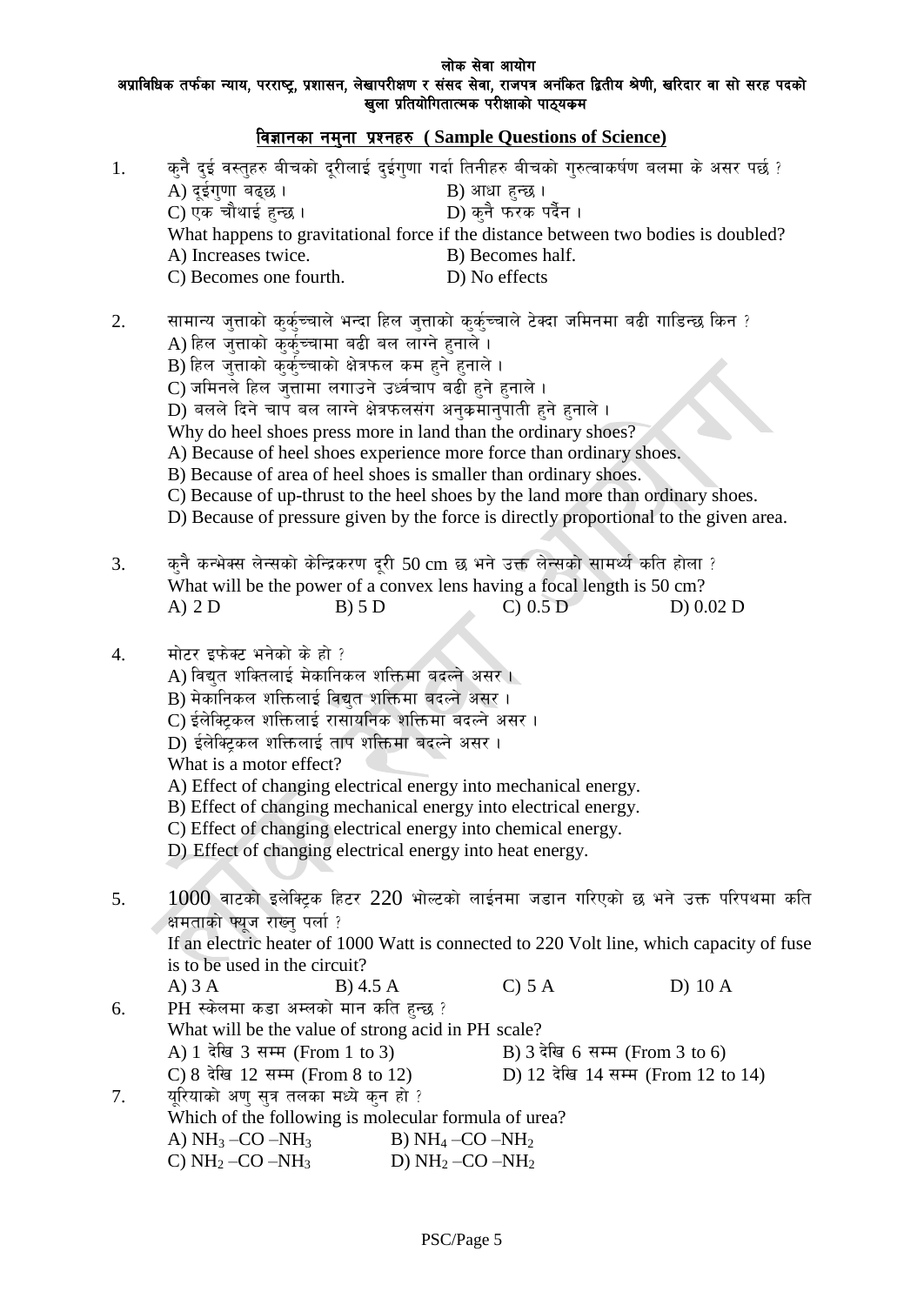#### लोक सेवा आयोग अप्राविधिक तर्फका न्याय, परराष्ट्र, प्रशासन, लेखापरीक्षण र संसद सेवा, राजपत्र अनंकित द्वितीय श्रेणी, खरिदार वा सो सरह पदको खला प्रतियोगितात्मक परीक्षाको पाठ्यकम

- 8. जलीय पारिस्थितिक पद्धतिको जीवपिण्डको पिरामिड सामान्यत: उल्टो हुन्छ, किन ?
	- $\bm A$ ) उत्पादकको जीवपिण्ड भन्दा उपभोक्ताको जीवपिण्ड कमश: बढी हँदै जाने भएकोले ।
	- $\overline{\text{B}}$ ) उत्पादकको भन्दा उपभोक्ताको संख्या ऋमश: कम हँदै जाने भएकोले ।
	- C) उपभोक्ताको भन्दा विच्छेदकको जीवपिण्ड कम हुने हुनाले ।
	- D) उत्पादकको भन्दा उपभोक्ताको जीवपिण्ड कमश: कम हँदै जाने हनाले ।

Why does the ecological pyramid of water ecosystem normally become inverted?

- A) Consumers mass goes on increasing than the producers mass.
- B) Consumers mass goes on decreasing than the producers numbers.
- C) Decomposers mass goes on increasing than the consumers'.
- D) Consumers mass goes on decreasing than the producers mass.
- $9.$   $\qquad$  संगैको चित्रले विरुवाको कन जीवन प्रक्रियालाई देखाउँछ ? Which life process does the adjoining figure indicate?
	- A) श्वासप्रश्वास (Respiration)
	- B) उत्स्वेदन (Transpiration)
	- C) प्रकाश संश्लेषण (Photosynthesis)
	- D) फोटोटेक्सिस (Phototaxis)
- $10.$  and strate in the band between the part of  $i$ A) उनी सन्  $1870$  मा वेगलको यात्रामा निस्केका थिए । B) उनले केराउको बोटमा प्रयोग गरी सिद्धान्त पत्ता लगाएका थिए । C) उनले 'The descent of man' भन्ने पस्तक लेखेका थिए।
	- D) उनले 'The origin of species' भन्ने पस्तकमा नोबेल परस्कार पाएका थिए।

Which of the following statement is true about Charles Darwin?

- A) He had gone to Beagal tour on 1870 A.D.
- B) He had done his experiment on pea plant.
- C) He had written the book named "The descent of man".
- D) He had won the Nobel Prize on his book "The origin of species".
- 11. पृथ्वीमा ऋतु परिवर्तन हुने प्रमुख कारण के हो ? What is the main cause of seasonal change on the earth? A) पृथ्वीको वार्षिक गति (Revolution of the earth) B) पथ्वीको दैनिक गति (Rotation of the earth)
	- $C$ ) पृथ्वी आफ्नो अक्षमा ढल्काई (Tilting of the earth on its axis)

 $D$ ) चन्द्रमाले पथ्वीको परिक्रमा गर्न (Moon revolving around the earth)

12.  $\frac{1}{2}$  नेपालमा प्रति विद्यार्थी एक कम्प्युटर कार्यक्रम (OLPC) सर्वप्रथम परीक्षणको रुपमा कुन कुन जिल्लामा लाग भएको थियो ? One Laptop Per Child (OLPC) program has been launched recently in Nepal which are the first pilot districts? A) काठमाडौं र ललितपुर (Kathmandu and Lalitpur) B) काठमाडौं, भक्तपुर र रसुवा (Kathmandu, Bhaktapur and Rasuwa) C) ललितपुर र काभ्रेपलान्चोक (Lalitpur and Karvepalanchowk) D) मकवानपुर, मुस्ताङ्ग र म्याग्दी (Makawanpur, Mustang and Myagdi)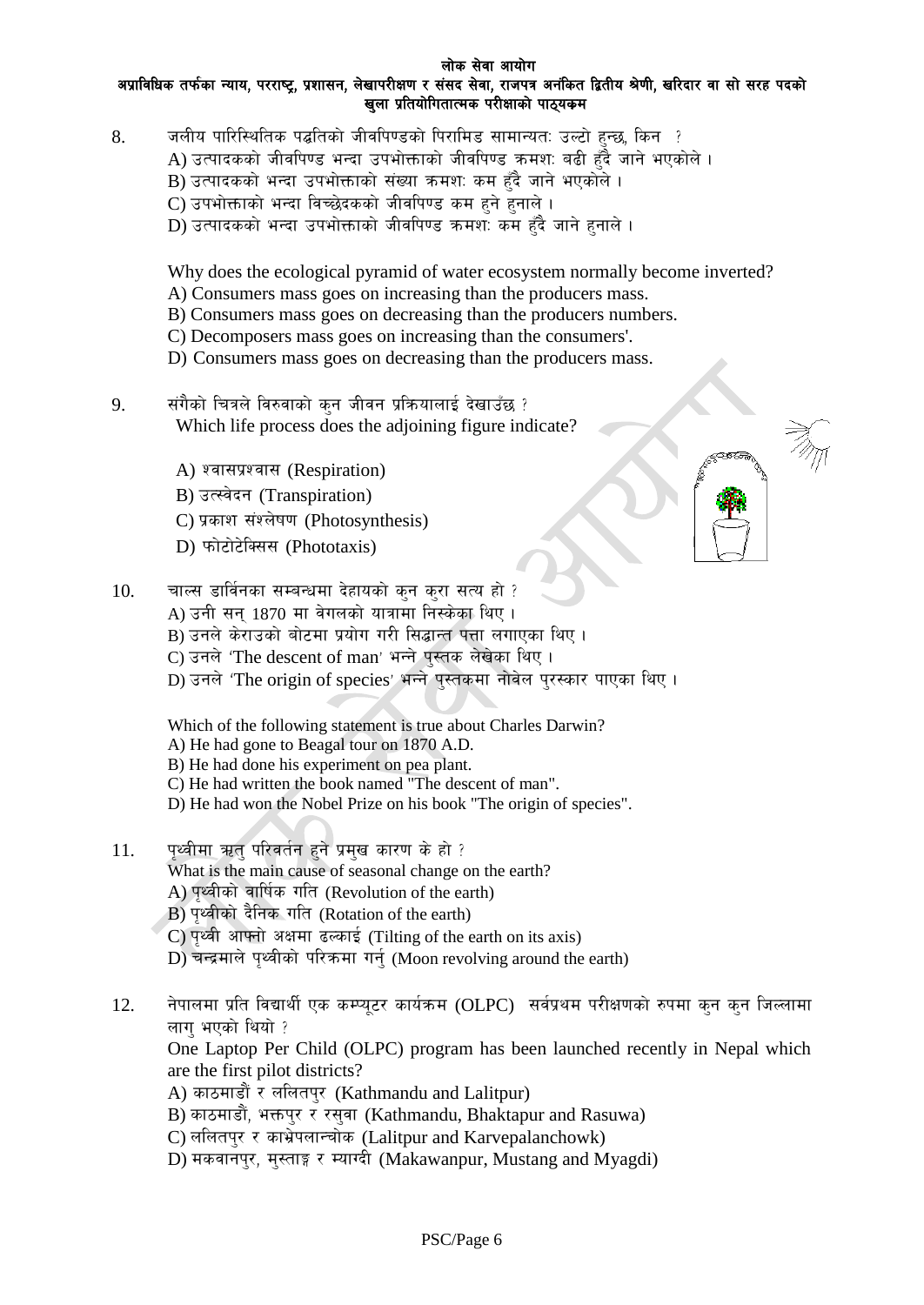#### लोक सेवा आयोग अप्राविधिक तर्फका न्याय, परराष्ट्र, प्रशासन, लेखापरीक्षण र संसद सेवा, राजपत्र अनंकित द्वितीय श्रेणी, खरिदार वा सो सरह पदको खला प्रतियोगितात्मक परीक्षाको पाठ्यकम

# ul0ftsf gd'gf k|Zgx? **( Sample Questions of Mathematics)**

 $1$ . गणितीय आधारभत कियाहरुलाई कमवद्ध रुपमा राख्दा तल दिईएका मध्ये कन कम ठीक हो ? Which one of the following fundamental operations of Mathematics is in correct order? A) गुणन, घटाउ, जोड, भाग (Multiplication, Subtraction, Addition, Division) B) भाग, गणन, घटाउ, जोड (Division, Multiplication, Subtraction, Addition) C) भाग, गुणन, जोड, घटाउ (Division, Multiplication, Addition, Subtraction) D)  $B \neq C$   $\vec{q}$   $\vec{q}$  (B and C both) 2. एउटा कार 9 लिटर पेट्रोल खपत गरी 144 कि.मि. गडुछ भने 160 कि.मि गडुन कति लिटर पेट्रोल आवश्यक पर्दछ । A car travels 144 km using 9 liters of petrol. How many liters of petrol is required to travel 160 km by same car? A) 10 लिटर (liters) B) 11 लिटर (liters) C)  $12 \text{ } \text{f}$ लटर (liters) D)  $13 \text{ } \text{f}$ लटर (liters) 3. एउटा कक्षामा रहेका 60 जना विद्यार्थीहरु मध्ये 18 जना केटीहरु छन् भने केटाहरुको प्रतिशत कति हुन्छ ? In a class of 60 students, 18 are girls and rest are boys. What is the percentage of boys? A) 56 % B) 50 % C) 65 % D) 70 %

4. एउटा पसलमा कार्यरत कर्मचारीको मासिक तलव रु.  $8,000$  र कल बिकीको 2 % कमिसन छ। मासिक रु.  $16,000$  कमाउन उक्त महिनामा उसले कतिको विकी गर्न पर्ला ? The monthly salary of a salesman in a shop is Rs 8,000 and the commission is 2% of total sales. What should be the total sales to increase his earnings up to Rs. 16,000? A)  $\bar{\tau}$ .(Rs.) 2,00,000 B)  $\bar{\tau}$ .(Rs.) 4,00,000 C)  $\bar{\tau}$ . (Rs.) 3,00,000 D)  $\bar{\tau}$ . (Rs.) 5,00,000

5. तल लिईएका मध्ये नाफा प्रतिशत निकाल्ने सुत्र कुन हो ?

| A)           | वास्तविक नाफा x $100\,$           |
|--------------|-----------------------------------|
|              | विकयमूल्य)                        |
| B)           | <u>यमूल्य ― विकयमूल्य)</u> x 100  |
|              |                                   |
| $\mathbf{C}$ | $-$ कयमुल्य) x 100<br>(।वक्रयमल्य |
|              | कयमुल्य                           |
| D)           | <u>मूल्य – क</u> यमूल्य) x 100    |
|              |                                   |
|              |                                   |

Which one of the following formula is to calculate profit percentage?

- A) Actual profit x 100 Selling price
- B) cost price selling x 100 Cost price
- C) Selling price cost price x  $100$ Cost price
- D) Selling price cost price x 100 Selling price